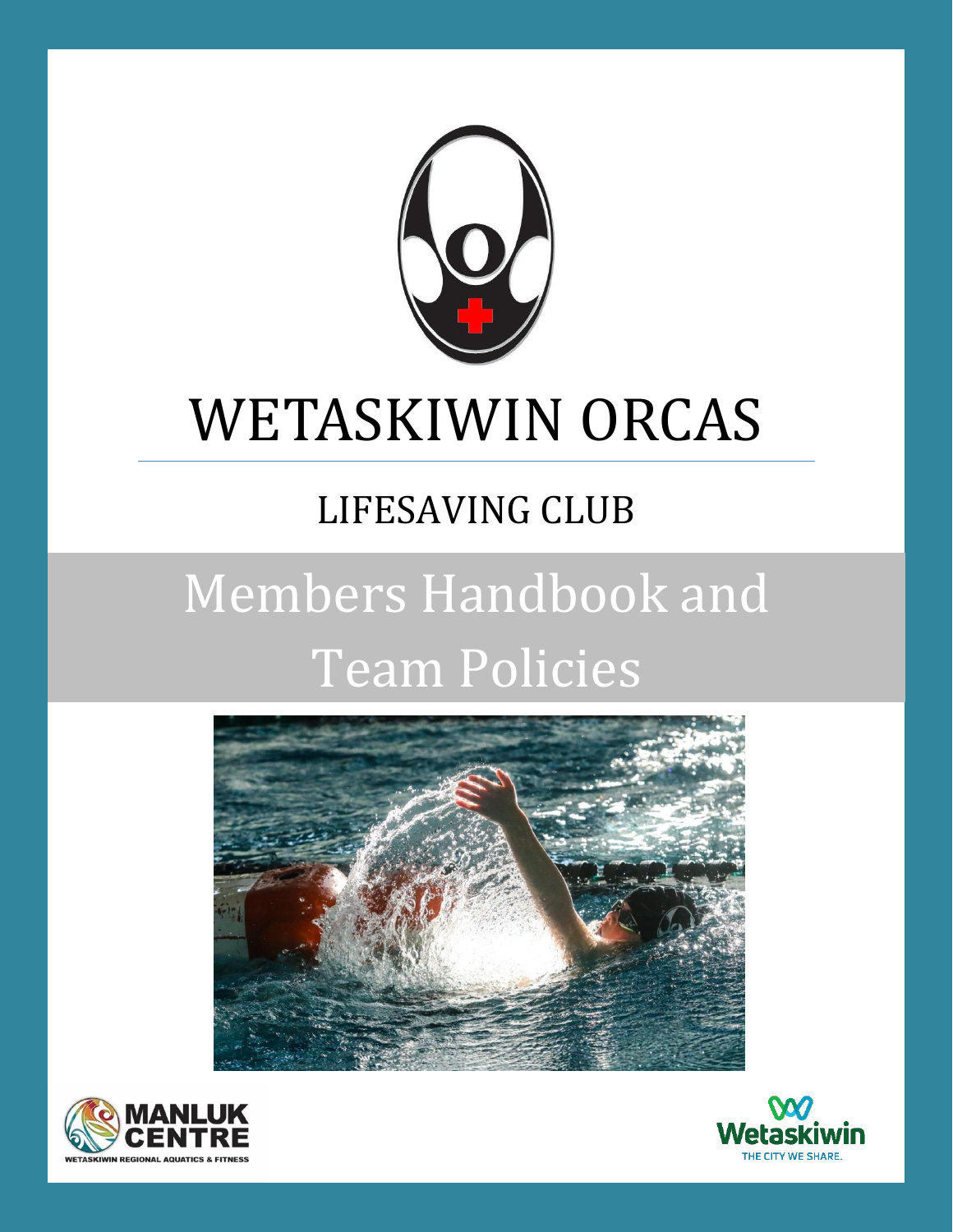

#### **Team Policies** 2021/2022 Pool Season

#### **Table of Contents**

| Online Registration  Error! Bookmark not defined.               |  |
|-----------------------------------------------------------------|--|
|                                                                 |  |
|                                                                 |  |
|                                                                 |  |
|                                                                 |  |
|                                                                 |  |
|                                                                 |  |
|                                                                 |  |
|                                                                 |  |
|                                                                 |  |
|                                                                 |  |
|                                                                 |  |
| Refunds and Financial Commitments for Members Leaving the Club5 |  |
|                                                                 |  |
|                                                                 |  |
|                                                                 |  |
|                                                                 |  |
|                                                                 |  |
| Pool Nationals, Surf Nationals and Rescue 2021-2022 7           |  |



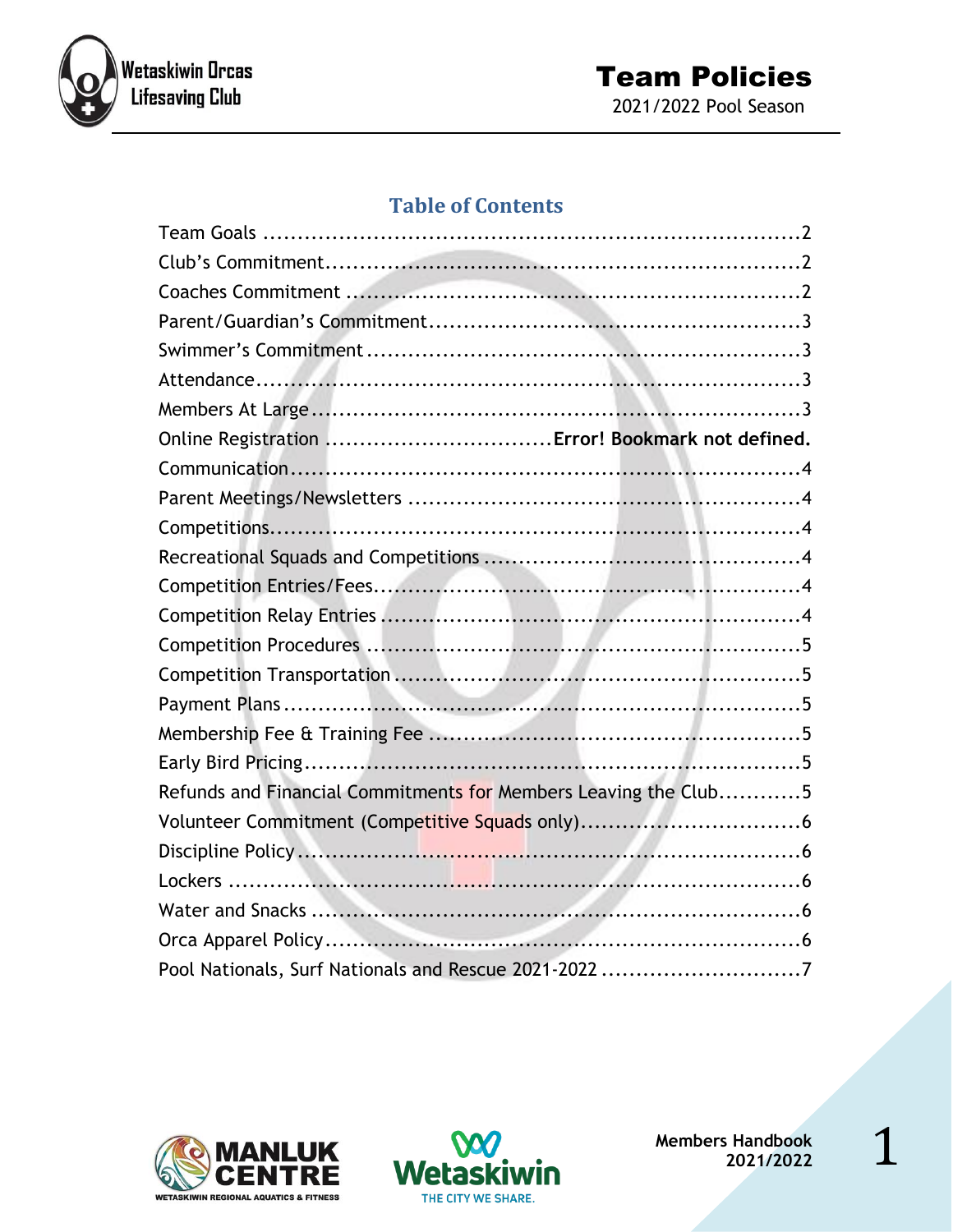

#### <span id="page-2-0"></span>**Team Goals**

- 1. To develop skills based on personal bests in swimming, lifesaving, fitness, knowledge, leadership and teamwork.
- 2. Encourage members to participate for life through long-term athlete development and trying different pathways such as competitive lifesaving activities, SERC (Simulated Emergency Response Competition) and Surf Lifesaving.
- 3. To develop within our squads a feeling of family. We will support each other by being, **Encouraging**, **Fun** and **Inspiring**.
- 4. Show excellent sportsmanship with teammates and competitors from other clubs.

#### <span id="page-2-1"></span>**Club's Commitment**

- 1. Operate according to policies and procedures, as outlined by the City of Wetaskiwin.
- 2. Operate according to policies and procedures as outlined by the Lifesaving Society.
- 3. To support each WOLC program and give the coaches the training and support needed to be successful.
- 4. To maintain accurate financial records.
- 5. To communicate club policies and procedures to the membership.
- 6. Ensure club policies are administered on a fair basis.
- 7. Ensure communication lines are effective and consistent.

#### <span id="page-2-2"></span>**Coaches Commitment**

- 1. Behave in a manner expected as a staff member of the City of Wetaskiwin.
- 2. Ensure the swimmers understand their responsibilities as outlined in the member's handbook.
- 3. Support the team goals.
- 4. Foster the development of swimmers in their swimming strokes from a technical point of view.
- 5. Assist swimmers to develop appropriate mental skills.
- 6. Assist swimmers to develop appropriate nutritional skills based on the Canadian Food Guide.
- 7. Participate with swimmers individually and/or as a group, in a meaningful goal setting.
- 8. Communicate appropriately with swimmers emphasizing positive feedback as much as possible along with constructive direction.
- 9. Communicate with parents to share concerns, resolve problems or discuss performance on an on-going basis.
- 10. Keeping in mind the safety of all swimmers under their direction both during practice and at competitions.



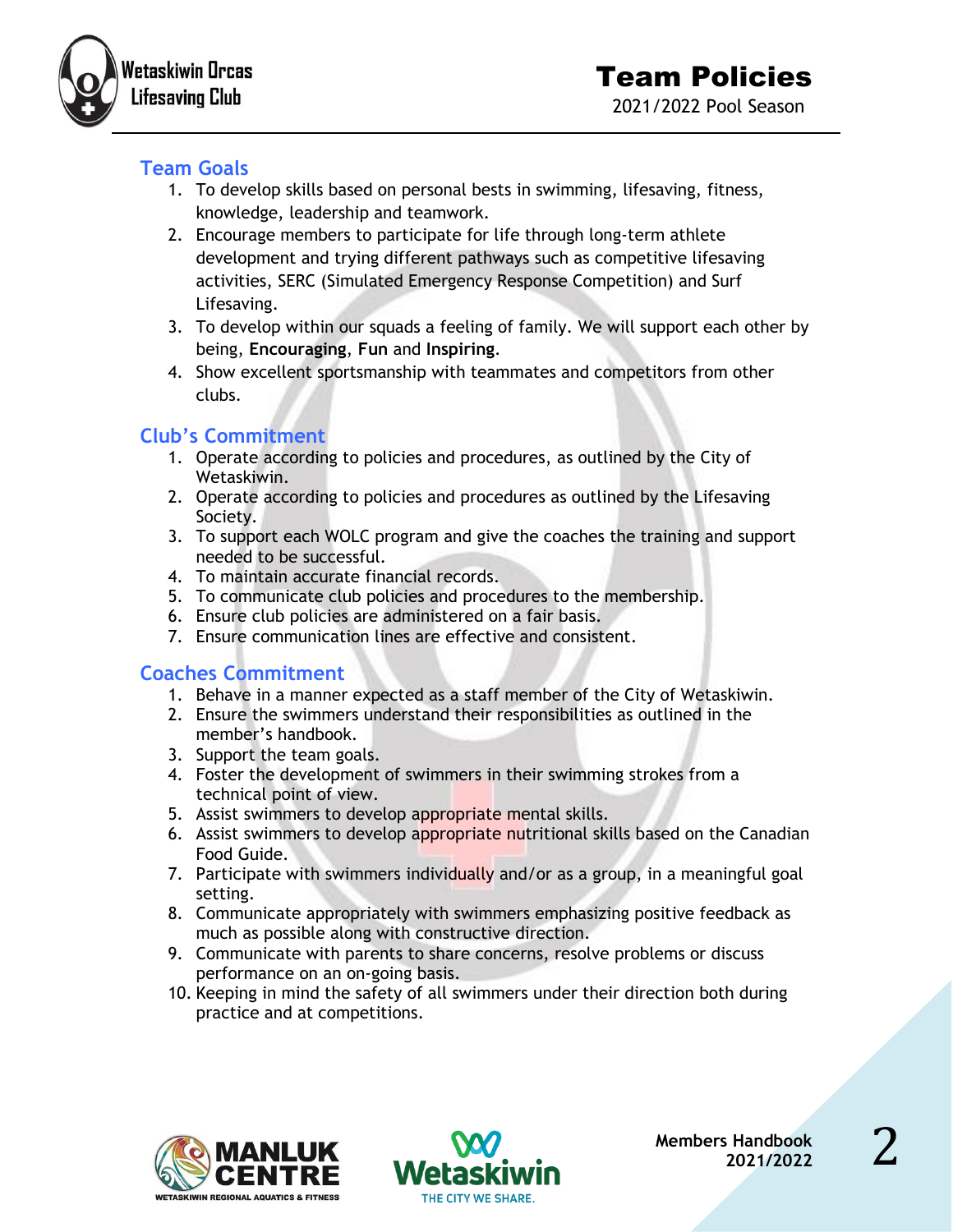

#### <span id="page-3-0"></span>**Parent/Guardian's Commitment**

- 1. Abide by the parent code of conduct.
- 2. Read the Members Handbook and Team Policies.
- 3. Attend parent meetings.
- 4. Ask questions and communicate any concerns with the coaching staff in an appropriate manner.
- 5. Refrain from consulting with coaches or swimmers during practices.
- 6. Inform the coach if their swimmer is unable to attend a practice.
- 7. Inform the Head Coach of any injury or illness, which prevents their swimmer from participating in a practice.
- 8. Provide swimmer with encouragement and support and allow coaches to provide the required technical and critical direction.
- 9. Provide emergency contact information for out-of-town competitions.
- 10. Volunteer and/or officiate at competitions.
- 11. Meet all financial commitments.
- 12. Be a positive ambassador for the Wetaskiwin Orcas Lifesaving Club at all times.

#### <span id="page-3-1"></span>**Swimmer's Commitment**

- 1. Abide by the swimmer code of conduct.
- 2. Attend all practices and arrive on deck ready to swim 10 minutes prior to the scheduled starting time.
- 3. Participate in practices for the entire session.
- 4. Admission to the Manluk Centre is required for swimming before and/or after scheduled practice times.
- 5. Follow the directions of the coaches in a co-operative & respectful manner.
- 6. Encouraged to follow the Canada Food Guide.
- 7. Wear Orca clothing at competitions.
- 8. Respect the facility and its equipment at home and away.
- 9. Maintain positive and open communication with both coaches and parents.
- 10. Inform the Head Coach if unable to attend a practice or competition.
- 11. Inform the Head Coach of any outside influences or commitments that may impact swimming performance.
- 12. Be a positive ambassador for the Wetaskiwin Orcas Lifesaving Club.

#### <span id="page-3-2"></span>**Attendance**

Efforts should be made to attend every scheduled practice. The coaches are expecting each swimmer to be on deck, ready for warmups on time. If your swimmer cannot attend a practice or cannot be on time, please let the coaches know. All swimmers registered with the Wetaskiwin Orcas are expected to train with the team.

#### <span id="page-3-3"></span>**Members At Large**

Swimmers who cannot attend regular practices must make arrangements with the coaching team. These swimmers will need to attend a pre-determined number of practices prior to the sign-up deadlines for each competition. Please talk to the Head Coach regarding this requirement and the cost associated with this option.



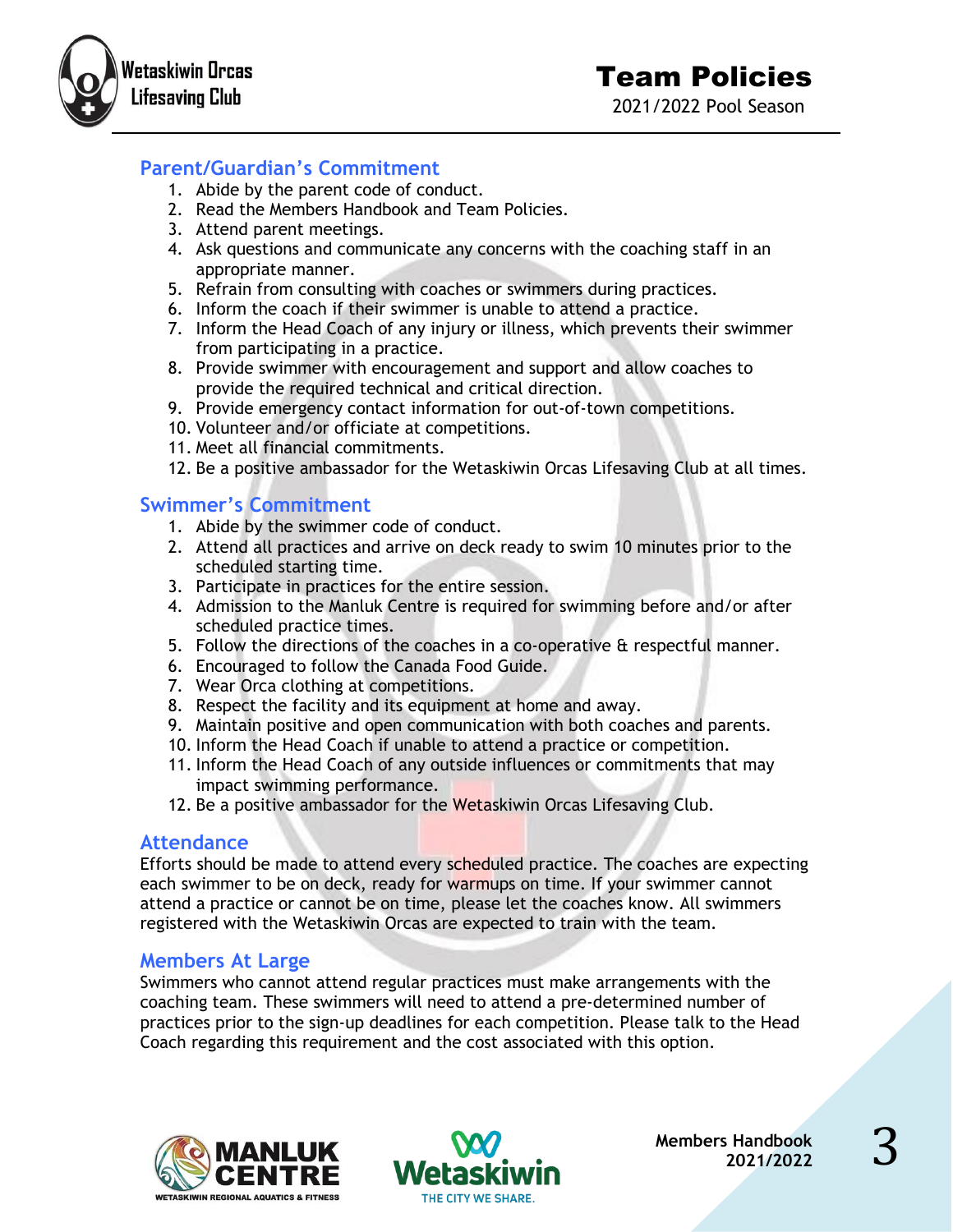



#### <span id="page-4-0"></span>**Communication**

Keeping open and easy lines of communication are a key component of a successful club. E-mails, as well as the bulletin board at the pool, will be the main lines of communication. We will also be using the Wetaskiwin Orca Facebook page for communication with swimmers and parents. Parents are encouraged to speak with the Head Coach before or after practice with any concerns they may have.

- $\triangleright$  Phone (780) 361 4411
- ➢ Email [orcas@wetaskiwin.ca](mailto:orcas@wetaskiwin.ca)
- ➢ Facebook <https://www.facebook.com/groups/wetaskiwinorcas/>

#### <span id="page-4-1"></span>**Parent Meetings/Newsletters**

Parent meetings will be held as necessary to communicate important information to Orca families. This is a great time to give and receive feedback and have your questions answered. Please attend these meetings, if at all possible. Please see the Orca calendar for dates and times

Parent Newsletters will be sent out every month. These newsletters will contain important information about upcoming events and general team information. Parent Newsletters will be distributed via email, the Orca Facebook page, and the Orca bulletin board.

#### <span id="page-4-2"></span>**Competitions**

Competitions are encouraged for everyone enrolled in a Competitive Squad. Swimmers are responsible for their own behavior at competitions. The coaches will be on deck observing races and giving feedback to each swimmer. Swimmers **must** have a parent/guardian at the competition. The Orcas take pride in respecting other facilities and swimmers; sportsmanship and fair behavior are mandatory for all athletes attending a competition.

#### <span id="page-4-3"></span>**Recreational Squads and Competitions**

Swimmers in the Recreational Squads are eligible to compete at our home swim meet if they wish. They will first need to participate in the Jellybean meet which will be held before the Wetaskiwin competition. The swimmer will be evaluated and must be approved for competition by the Head Coach. In order for swimmers to compete they will have to be registered with the Lifesaving Society. As soon as this process has been completed your child will be able to compete at our home swim meet.

#### <span id="page-4-4"></span>**Competition Entries/Fees**

To sign up for an upcoming competition please speak with the staff at the front desk of the Manluk Centre or sign up online. Information about upcoming competitions will be communicated through team Email and through the Orca Facebook page. The *nonrefundable* entry fee, as well as a \$5.00 processing and a \$5.00 coaching fee are associated with each registration for a competition. Fees are due at the time of registration.

#### <span id="page-4-5"></span>**Competition Relay Entries**

Relays will be chosen by the coaching team. In order to qualify for relays, the swimmer must attend practices on a regular basis. Depending on the competition, relays may be chosen based on participation, as well as speed and skill level. Relays



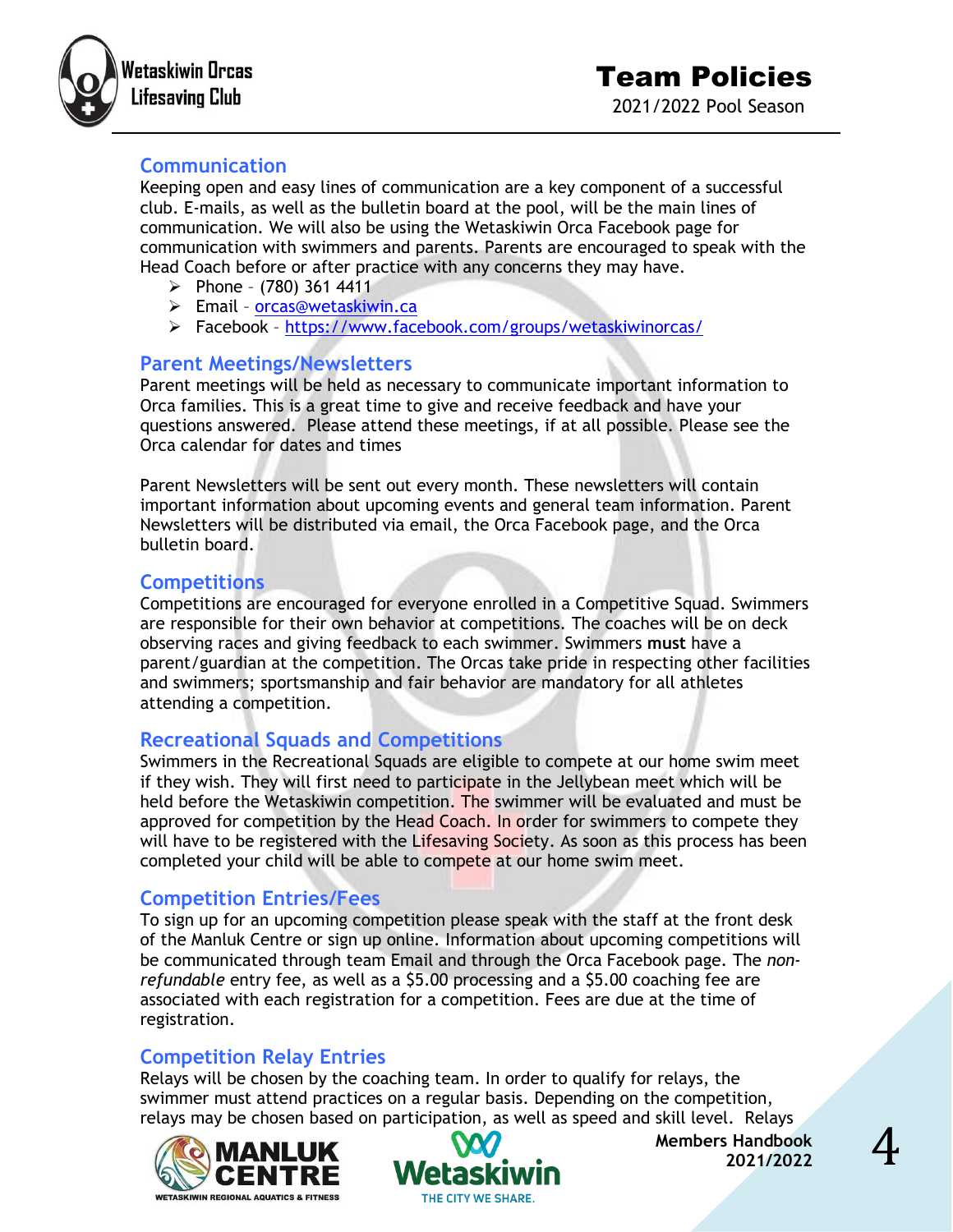

### Team Policies

2021/2022 Pool Season

for Provincials will be chosen according to times and any substitutions are at the discretion of the coaching team. Swimmers who are late registering for a competition may not be placed in relays.

#### <span id="page-5-0"></span>**Competition Procedures**

- 1. Warm up as regulated by the LSABNT.
- 2. Warmups are mandatory for every swimmer competing. Arrive *15 minutes* prior to the scheduled warm up time.
- 3. Sit with the group and relax between your events.
	- ➢ Please note; electronics are discouraged at competitions
- 4. Team shirts must be worn.
- 5. After each event, athletes are to *check in with the coaches*. This gives the coach the opportunity to discuss the event and add positive comments and strategy for development.
- 6. Parents are asked to stay off deck, unless volunteering or approved by the coaching team and meet manager.
- 7. All swimmers are asked to participate in each eligible event.
- 8. Pack extra towels, extra goggles, swimsuit, team cap, fins, healthy snacks, and plenty of water.
- 9. Each swimmer is to check out with the coach prior to leaving for the day.
- 10. Swimmers must display exceptional sportsmanship at all times.

#### <span id="page-5-1"></span>**Competition Transportation**

Transportation to and from competitions is the responsibility of the parent/guardian.

#### <span id="page-5-2"></span>**Payment Plans**

A payment schedule may be arranged if necessary. A service fee may be applied to each future payment.

#### <span id="page-5-3"></span>**Membership Fee & Training Fee**

The fees for all squads include a team shirt and a Latex swim cap. The Lifesaving activation fee is non-refundable. All fees are due at registration.

Please inform a Coach if your swimmer is allergic to latex.

#### <span id="page-5-4"></span>**Early Bird Pricing**

Early bird pricing is available to everyone looking to register in the Orca program. To take advantage of early bird pricing, **payment must be made in full** prior to the start date of the squad being registered in. Anyone not meeting this time frame will be subjected to the full cost of the program that is listed in the information package

#### <span id="page-5-5"></span>**Refunds and Financial Commitments for Members Leaving the Club**

A written letter must be submitted to the City of Wetaskiwin Recreation Administration or the Head Coach informing of your intention to leave and giving one month's notice. Lifesaving Activation fees are non-refundable. Training fee commitments will be payable up to and including the end of the one month's notice.



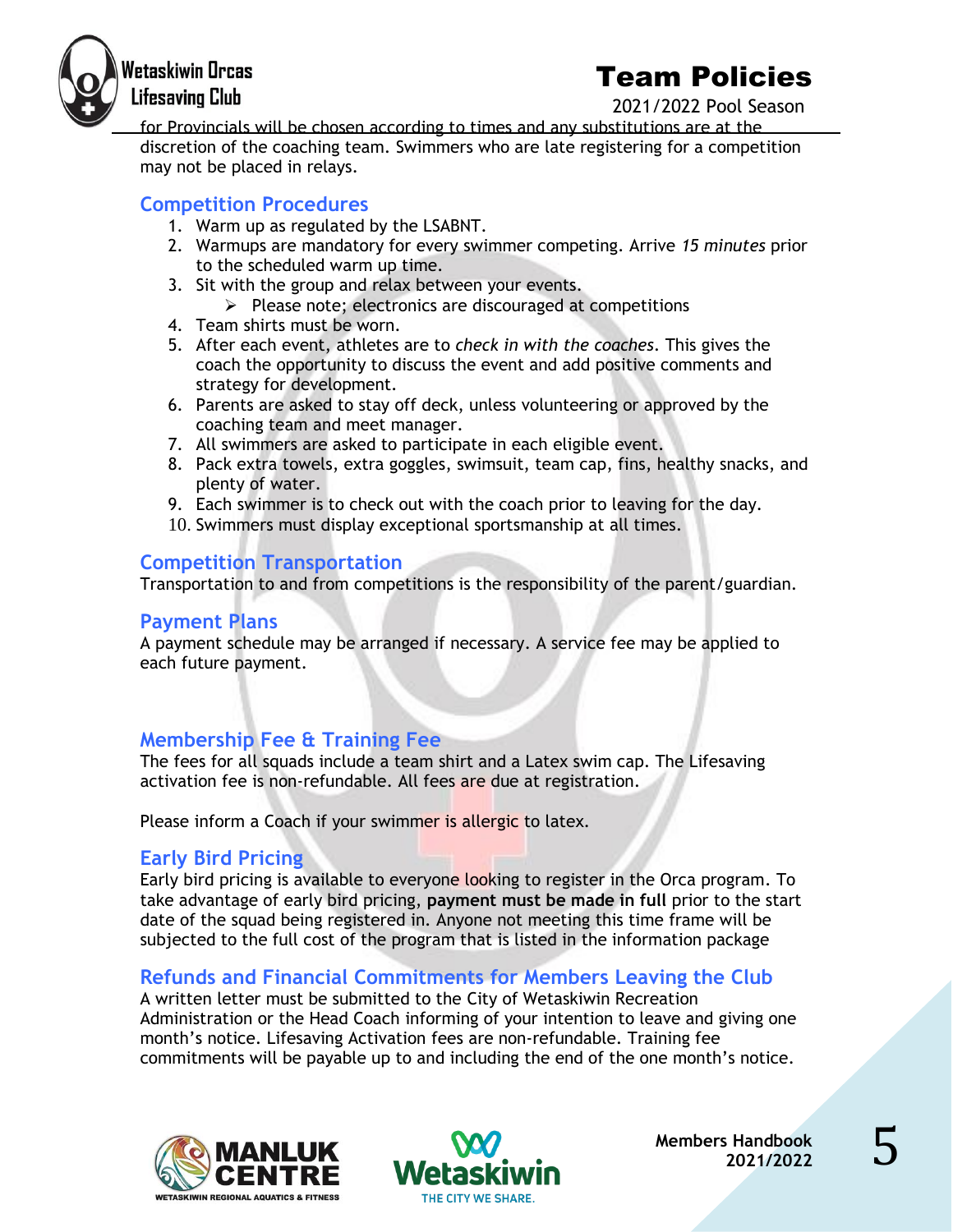

2021/2022 Pool Season

Any member(s) in a **Competitive squad** leaving prior to **September 30, 2021** are eligible for a full refund of training fees.

Any member(s) in a **Recreation squad** leaving prior to **October 30, 2021** are eligible for a full refund of training fees.

A 10% administration fee will be applied to all refunds.

#### <span id="page-6-0"></span>**Volunteer Commitment (Competitive Squads only)**

Everyone registered in a competitive squad will automatically have a \$200.00 volunteer invoice generated for their family at the beginning of the season. You may choose to pay this invoice right away if you cannot or do not wish to volunteer during the season. There are a few opportunities to fulfill this requirement throughout the season, but the most important and largest commitment is our home swim meet in January of each year. Running a successful swim meet requires many volunteers. When you volunteer, the volunteer invoice will be satisfied and will no longer be owing on your account. If by the end of the season, you have not fulfilled your volunteer commitment, the invoice will remain owing and will need to be paid to clear your account. This is a mandatory requirement for each family involved in a Competitive squad.

#### <span id="page-6-1"></span>**Discipline Policy**

Members are expected to follow all facility rules. Safety is our first priority, any behavior that compromises safety of the swimmer or other patrons in the pool will not be tolerated. Our discipline policy is that of the Manluk Aquatic Centre and the City of Wetaskiwin. If behavior is an issue our coaching team will inform the member, why this behavior is unacceptable. Parent will be contacted depending on the severity of the issue and based on the Head Coaches discretion. Further disciplinary action may be taken if behavior does not improve, this could include but is not limited to the member being asked to leave the club without a credit/refund being granted.

#### <span id="page-6-2"></span>**Lockers**

Lockers are available at no charge for day-use only. Please bring your own lock and be sure to lock up all your belongings.

#### <span id="page-6-3"></span>**Water and Snacks**

Hydration is very important for every athlete. We require everyone to bring a water bottle (labeled with their name) to practice and competitions. We also suggest members have a healthy snack between school and practice.

#### <span id="page-6-4"></span>**Orca Apparel Policy**

Members are encouraged to wear their Orca t-shirts to all club functions. These include competitions, team meals, team photos, and any special events.

Team suits are not mandatory during competitions as we recognize many swimmers prefer to purchase their own competition suits (tech suits, fast skins etc) A swimmers Competition suit must be at least 80% black or approved by the Head Coach for use in sanctioned competitions.